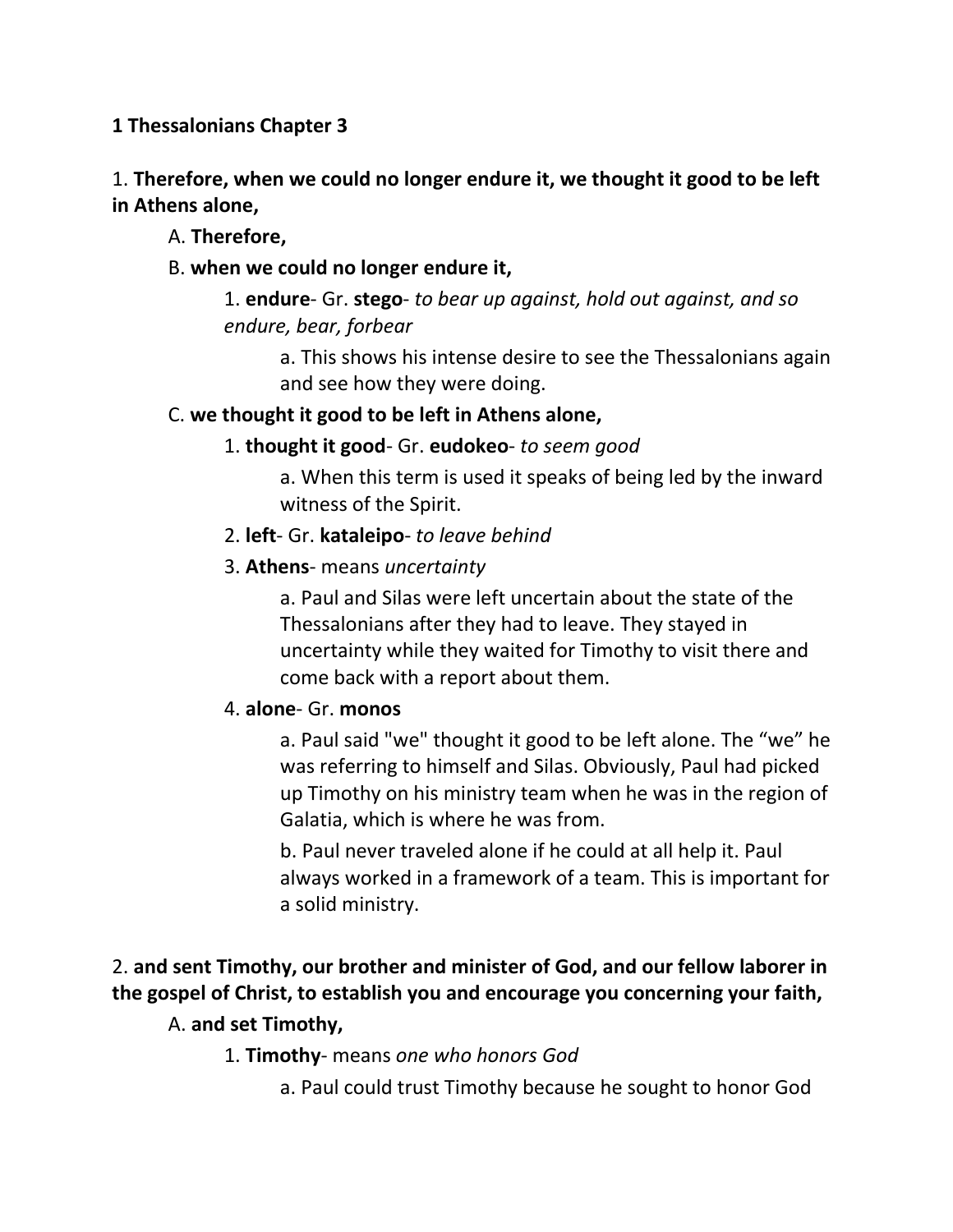not seek honor for himself. Phil. 2:20-21 Paul sent Timothy on important ministry assignments to Thessalonica, Corinth, Phillipi, and finally Ephesus.

### B. **our brother and minister of God,**

# 1. **brother**- Gr. **adelphos**

a. Paul maintained a family first model of ministry. Phil. 2:17 - [**brother**, worker, soldier] He calls Timothy in this verse first a brother before he calls him a minister and a fellow laborer.

Paul esteemed his relationship with Timothy and his welfare before what he could do for him in ministry.

b. Often churches put the work of the ministry before relationship with those in the ministry, who happen to be either their brothers or sisters. They often will use people for the ministry, instead of making sure they are ministering to them first and foremost.

c. If you are working in a church and your leader never asks about you and how you are doing, then you are in worker culture church, not a family first culture church.

d. If you are asked and expected to work untold hours and give up your free time with family and for yourself then you are in a worker culture church, not a family first culture church.

# 2. **minister**- Gr. **diakonos**- *one who runs through a dusty road to serve, one who stirs up the dust*

# C. **and our fellow laborer in the gospel of Christ,**

# 1. **fellow laborer**- Gr. **sunergos**

a. Paul called Epaphroditus my brother, fellow worker, fellow soldier. He called Timothy my brother, minister, fellow laborer. Again, Paul put relationship before what people could or would do for him in ministry. He showed care for them before asking them to do things. People will go to the ends of the world with you and for you if they know you genuinely care for them and have their best interest at heart.

# 2. **gospel**- Gr. **euaggelion**

# D. **to establish you and encourage you concerning your faith**

1. **establish**- Gr. **sterizo**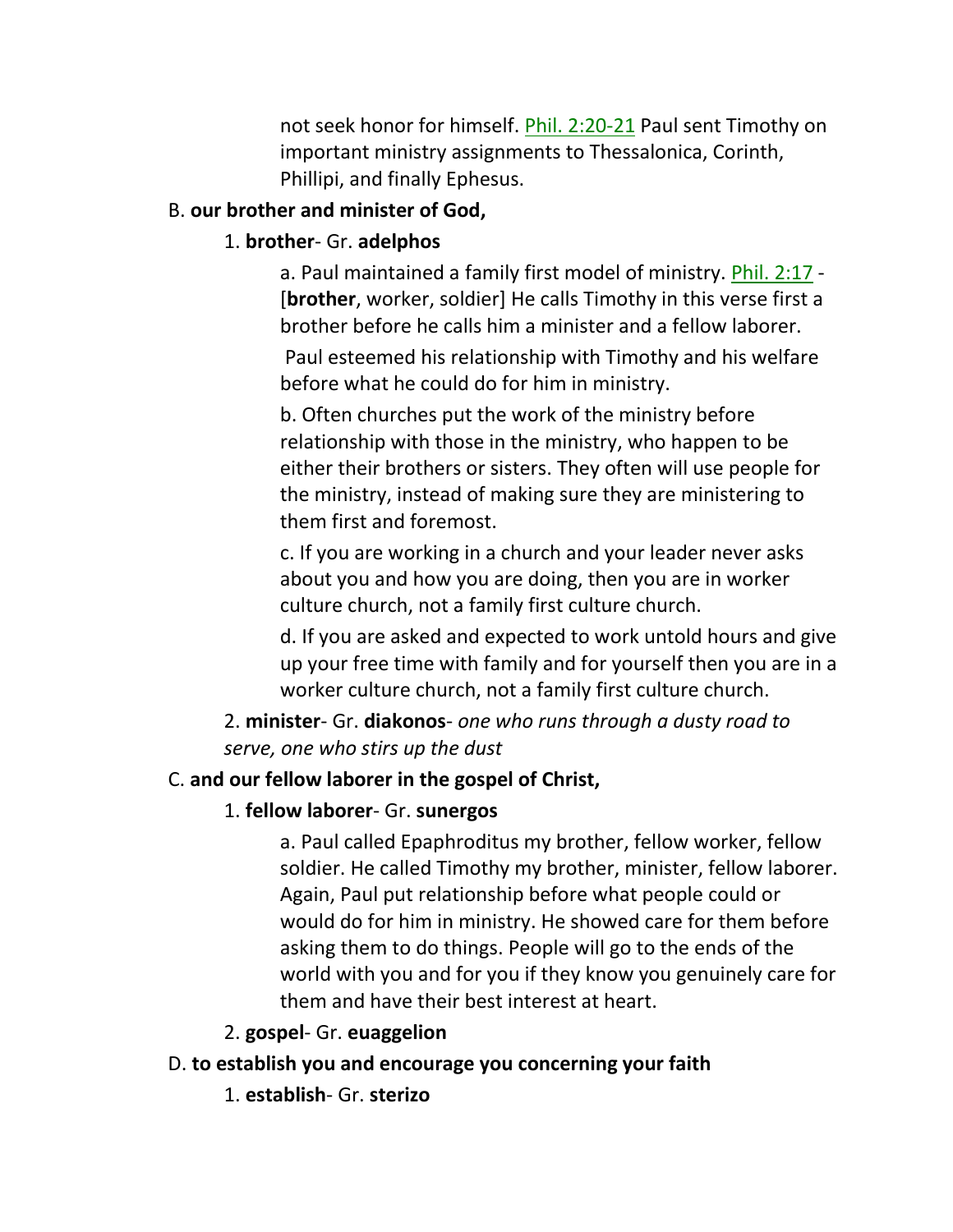a. We will only be established by grace through faith. Heb. 13:9, Acts 20:32

#### 2. **encourage**- Gr. **parakaleo**- *to exhort*

3. **faith**- Gr. **pistis**

a. By faith we stand! 2 Cor. 1:24

### 3. **that no one should be shaken by these afflictions; for you yourselves know that we are appointed to this.**

#### A. **that no one should be shaken by these afflictions;**

1. **shaken**- Gr. **saino**- *to be forcibly moved back and forth like a tail being wagged, agitated*

a. Satan wants to send affliction to you so he can wag you like a dog does its tail. Instead you need to be the tail that wags the dog by standing firm in God's grace and faith!

### 2. **afflictions**- Gr. **thlipsis**- *crushing pressure from all sides*

a. This is pressure people put on us.

b. Many of the afflictions of the righteous but the Lord delivers out of them all. Psa\_34:19

# B. **for you yourselves know that we are appointed to this**

#### 1. **know**- Gr. **eido**

#### 2. **appointed**- Gr. **keimi**- *to lay out, or set out*

a. It is very important to take scripture in context. Some might read this and see the problems they are experiencing in their life as having been appointed for them. **NO!** 

b. Paul here is saying that he was appointed to be a preacher of the gospel and go into dark places in which the light he would bring would be fought against. This is what he is speaking of. They were afflictions from preaching the gospelnot sickness, poverty, failure, accidents, and disasters! You are not appointed for these! They are works of Satan. Stand and resist them! If you are appointed to go into dark regions where Christ has not been preached in which Satan has a foothold you can expect some afflictions to come along with preaching the gospel. Try going to North Korea and preaching the gospel and not have any afflictions. I don't think so! Also, those who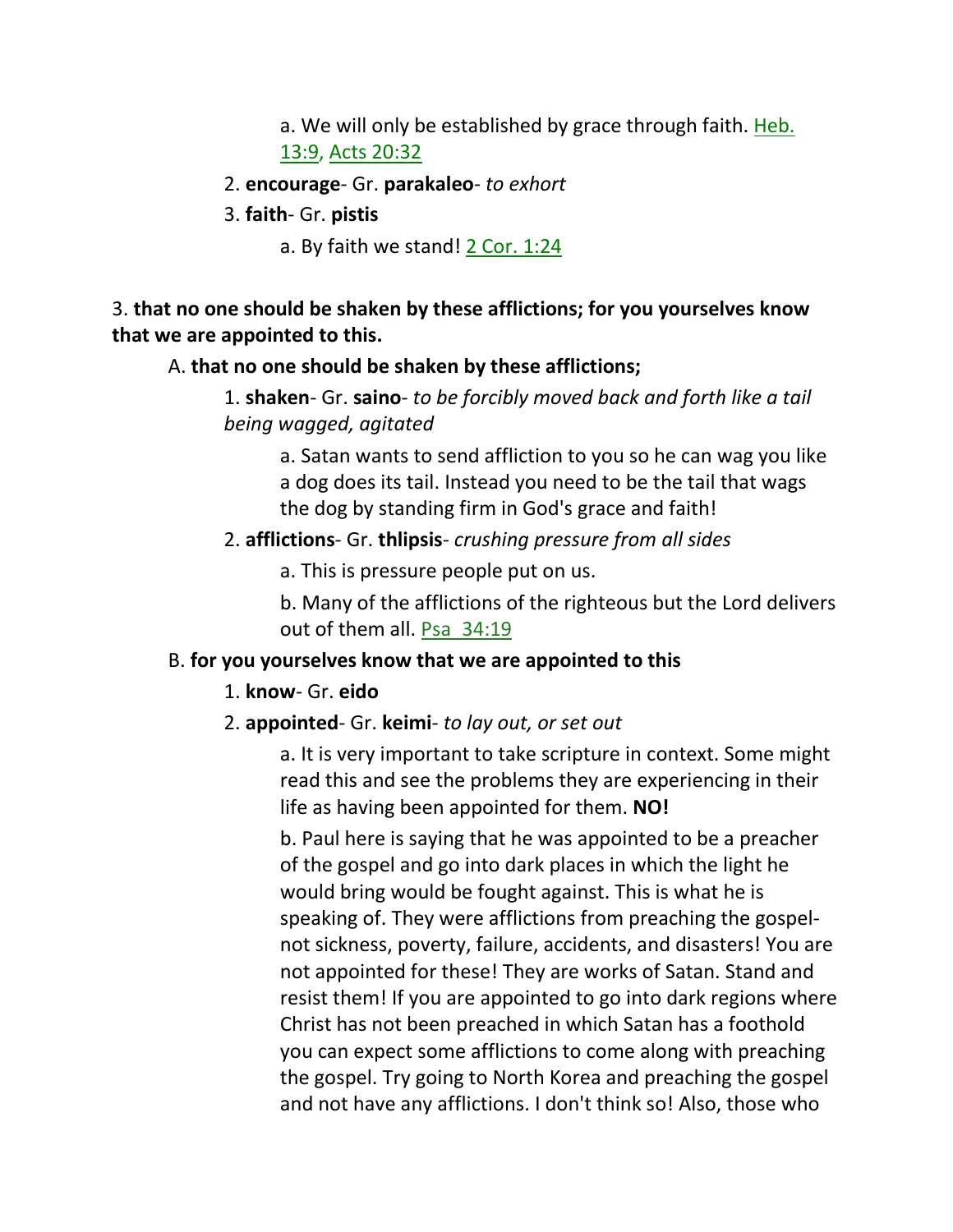would live godly in Christ Jesus shall suffer persecution. 2 Tim. 3:12 People who love the darkness will fight against your light.

4. **For, in fact, we told you before when we were with you that we would suffer tribulation, just as it happened, and you know.** 

A. **For,**

B. **in fact,**

C. **we told you before when we were with you that we would suffer tribulation,**

1. **suffer tribulation**- Gr. **thlibo**- *to incur pressure*

a. This was not new information to Paul. He knew from the very beginning of his ministry call that he would encounter sufferings associated with his call. Acts 9:16, Acts 14:22 I am sure Ananias communicated this to him.

D. **just as it happened,**

E. **and you know**

1. **know-** Gr. **eido**

5. **For this reason, when I could no longer endure it, I sent to know your faith, lest by some means the tempter had tempted you, and our labor might be in vain.** 

A. **For this reason,**

B. **when I could no longer endure it,**

1. **endure**- Gr. **stego**

C. **I sent to know your faith,**

1. **sent**- Gr. **pempo**

2. **know**- Gr. **ginosko**- *new or ongoing knowledge*

3. **faith**- Gr. **pistis**

D. **lest by some means the tempter had tempted you,**

1. **tempter**- Gr. **peirazo**- *the tempting one*

2. **tempted**- Gr. **peirazo**- *to test to cause to fail or break*

E. **and our labor might be in vain**

1. **labor**- Gr. **kopos**- *hard work that fatigues*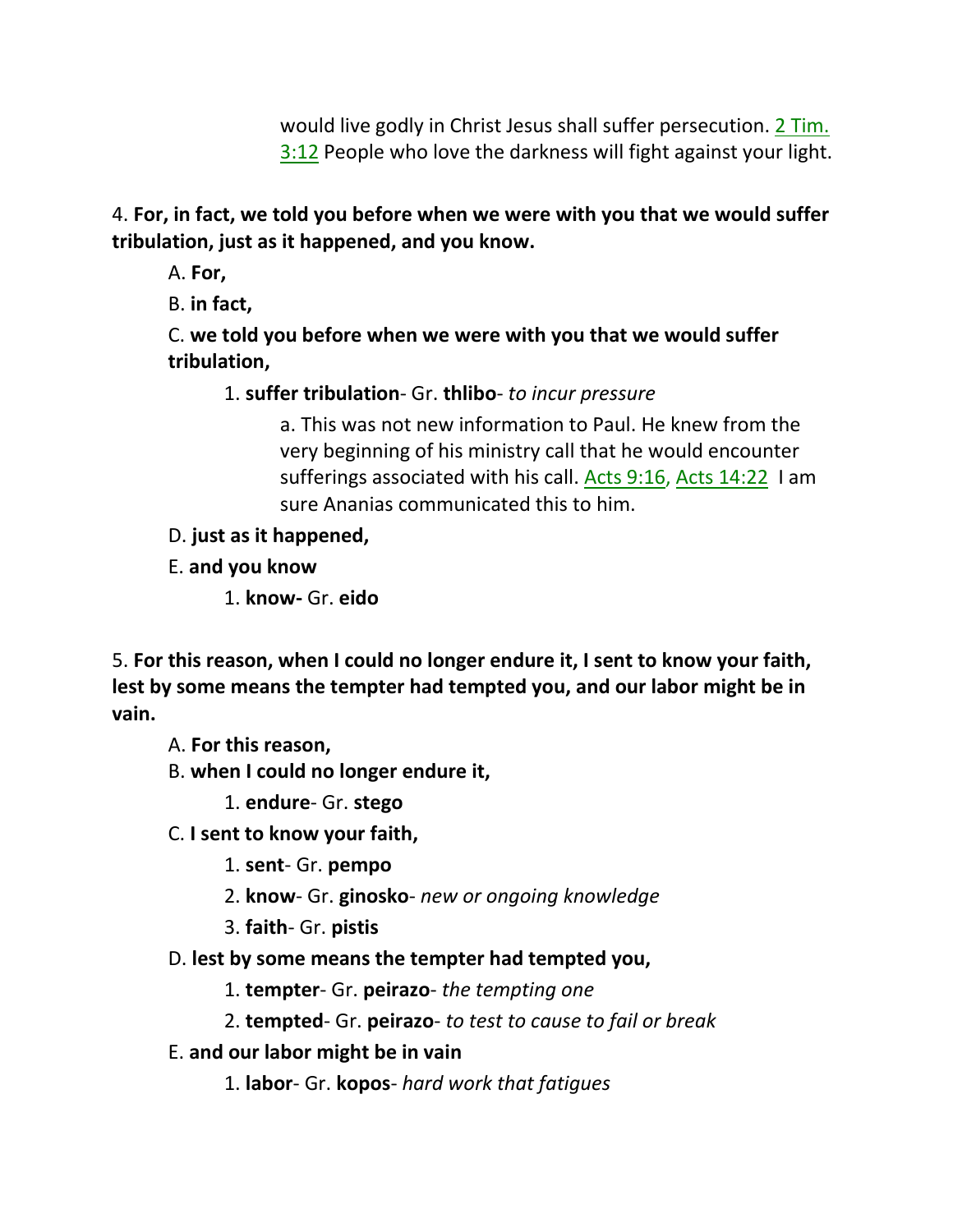a. The ministry is spelled **W.O.R.K.**, but it does not seem like it when you serve those who are dear to you.

# 2. **vain**- Gr. **kenos**- *empty, for no purpose*

a. This is not the first church that he feared that he had labored in vain over. Gal 4:11, Php 2:16

b. The work of the gospel is made vain if we do not continue in faith in Christ.

6. **But now that Timothy has come to us from you, and brought us good news of your faith and love, and that you always have good remembrance of us, greatly desiring to see us, as we also** *to see* **you—**

# A. **But now that Timothy has come to us from you,**

1. **come**- Gr. **erchomai**

### B. **and brought us good news of your faith and love,**

1. **brought good news**- Gr. **euaggelizo**- *to bring the good news*

a. This is the exact same Greek word for preaching the Gospel used in the NT.

b. This is an example how the word "gospel" was used in the day. It meant good news!

### 2. **faith**- Gr. **pistis**

a. Faith in the Lord Jesus Christ.

### 3. **love**- Gr. **agape**

a. The love of God was shed abroad in our heart by the Holy Spirit when we believed.

### C. **and that you always have a good remembrance of us,**

1. **good**- Gr. **agathos**- *divine good, intrinsic goodness*

# 2. **remembrance**- Gr. **mneia**

# D. **greatly desiring to see us,**

# 1. **greatly desiring**- Gr. **epipotheo**

a. Their mutual love and affection had not cooled since they were separated from Paul.

2. **see**- Gr. **eido**

### E. **as we also to see you**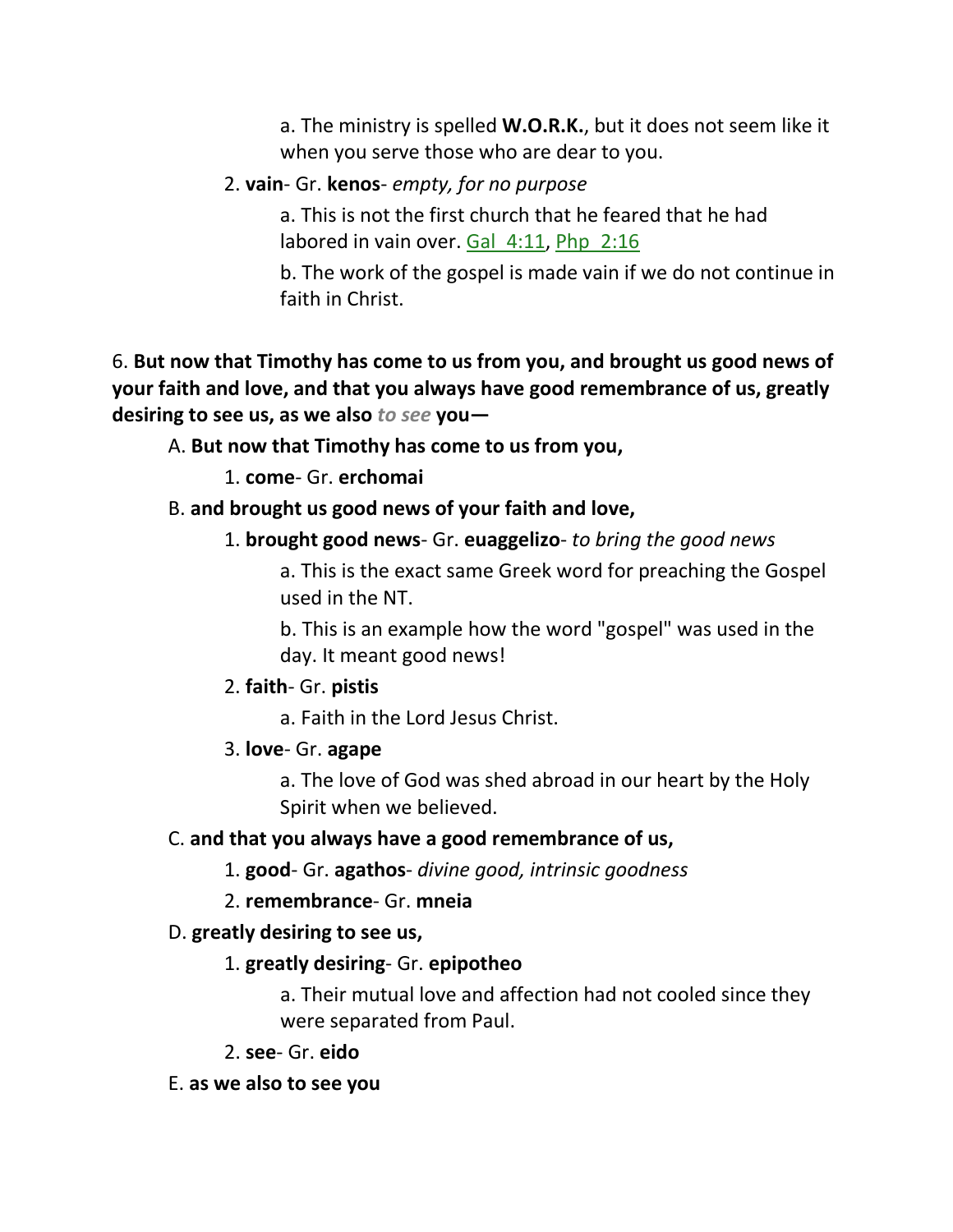7. **therefore, brethren, in all our affliction and distress we were comforted concerning you by your faith.**

A. **therefore,**

B. **brethren,**

C. **in all our affliction and distress we were comforted concerning you by your faith.** 

1. **affliction**- Gr. **thlipsis**- *pressure from all sides*

2. **distress**- Gr. **anagke**- *constraint*

3. **comforted**- Gr. **parakaleo**- *exhorted, encouraged*

a. God can provide a level of comfort greater than any amount of affliction the enemy can throw at us. 2 Cor. 1:3-5

4. **faith**- Gr. **pistis**- *firm persuasion*

### 8. **For now we live, if you stand fast in the Lord.**

### A. **For now we live**,

1. **live**- Gr. **zao**

a. Obviously, Paul speaks this metaphorically. He is saying here he was filled with new zest and energy because he heard they were doing well.

### B. **if you stand fast in the Lord**

### 1. **stand fast-** Gr. **steko**

a. We stand by faith in God's grace.

2. **Lord**- Gr. **kurios**

a. We are stand in the Lord and not upon our performance or what we deserve.

# 9. **For what thanks can we render to God for you, for all the joy with which we rejoice for your sake before our God,**

### A. **For what thanks can we render to God for you,**

- 1. **thanks** Gr. **eucharisteo** *to give good grace*
- 2. **render** Gr. **antapodidomi** *to repay, give back, return, recompense*
	- a. Thanksgiving is returned grace to God.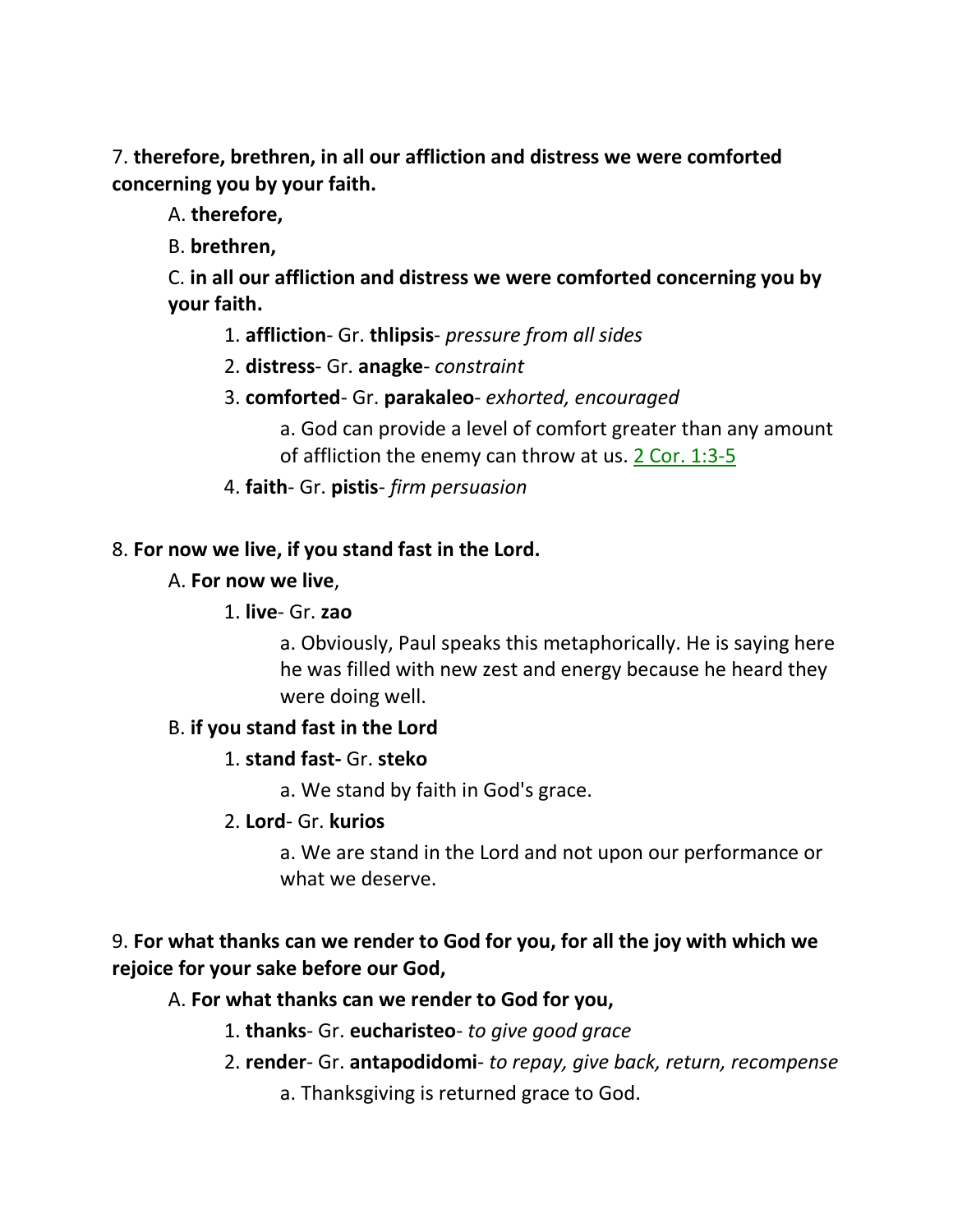- B. **for all the joy with which we rejoice for your sake before our God.**
	- 1. **joy** Gr. **chara**

a. This is a fruit of grace.

# 2. **rejoice**- Gr. **chairo**

### 10. **night and day praying exceedingly that we may see your face and perfect what is lacking in your faith?**

# A. **night**- Gr. **nux**

# B. **day**- Gr. **hemera**

1. Again, in the Jewish mind the night came before the day. We see this in Genesis 1.

# C. **praying**- Gr. **deomai**

1. In looking at Paul's writings you can't miss the fact that Paul had a robust prayer life. Prayer is the language of dependence and is how we draw upon the grace of God by faith.

### D. **exceedingly**- Gr. **huper ek perissos**

E. **see**- Gr. **eido**

# F. **face**- Gr. **prosopon**

G. **perfect-** Gr. **katarizo**- *to strengthen, perfect, complete, to fit out, equip, put in order, arrange, adjust*

### H. **lacking**- Gr. **husterema**

1. Our faith will only be as full as our knowledge is of the Word of God is. Paul here is referring to perfecting their knowledge of the Lord as Barnabas was instructed more perfectly in the way of the Lord.

# I. **faith**- Gr. **pistis**

11. **Now may our God and Father Himself, and our Lord Jesus Christ, direct our way to you.** 

# A. **Now may our God and Father Himself,**

# B. **and our Lord Jesus Christ,**

1. We find in the NT that God the Father and Jesus Christ often share in the same action. This shows that Jesus Christ is God as well as the Father is God.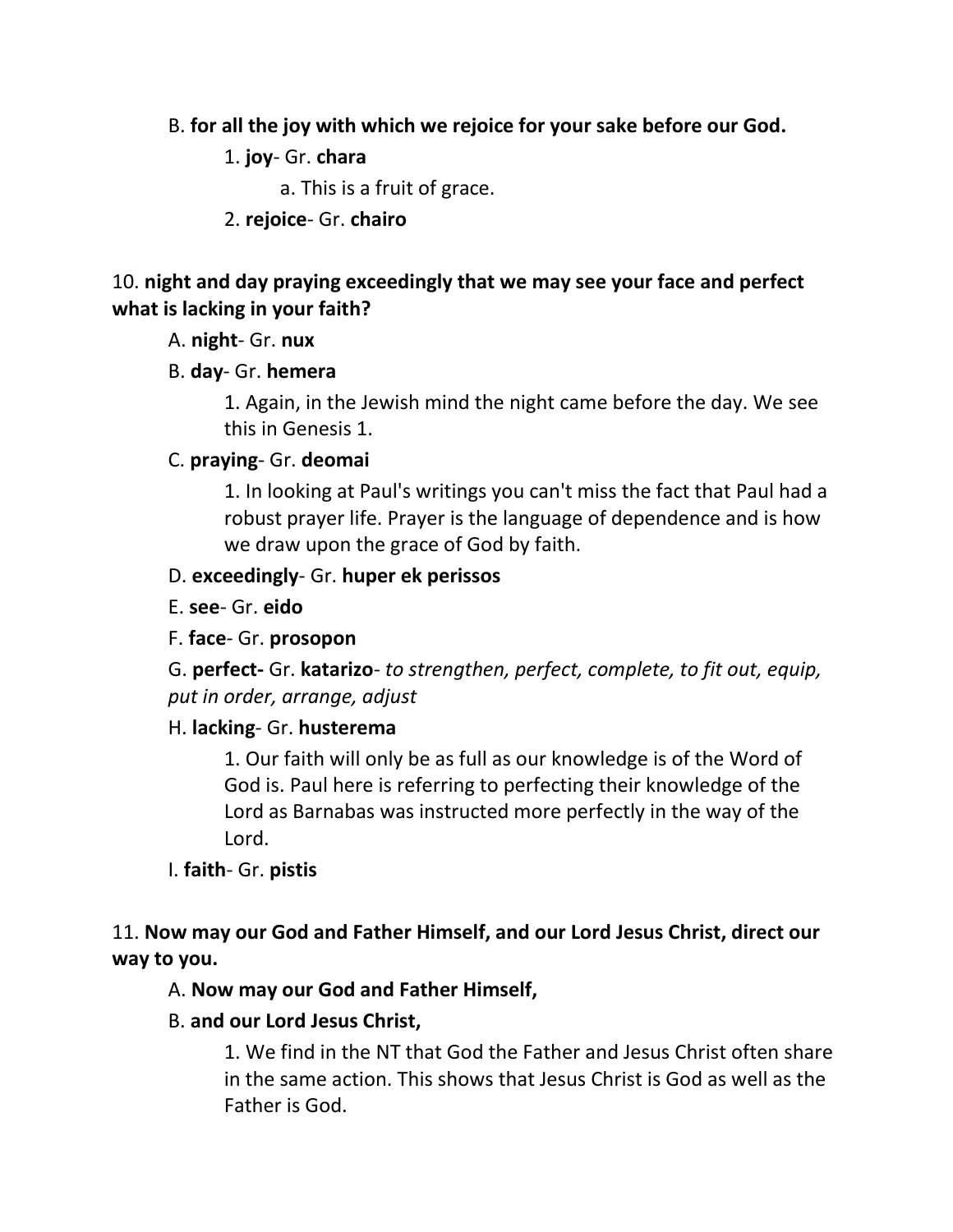### C. **direct our way to you.**

# 1. **direct**- Gr. **kateuthuno**- *to guide straight toward or upon anything, and the removal of the hindrances to coming to one*

a. Whatever had been the hinderances to Paul coming to them, he prayed God would remove them so he could come straight to them.

b. If there are impediments in your way don't try to move them yourself. Trust God to move them or give you a green light to move them yourself.

### 2. **way**- Gr. **hodos**- *path, road*

12. **And may the Lord make you increase and abound in love to one another and to all, just as we** *do* **to you,** 

A. **And may the Lord make you increase and abound in love to one another and to all,**

1. **make increase**- Gr. **pleonazo**- *to be more than enough; to have more than enough, to have in abundance*

a. Our God is the God of enough and more!

### 2. **abound**- Gr. **perissueo**

a. The love of God has been shed abroad in our heart but we can have it increase and abound by putting it into use.

3. **love**- Gr. **agape**

### B. **just as we do to you**

1. **do**- *not in Greek- omit*

# 13. **so that He may establish your hearts blameless in holiness before our God and Father at the coming of our Lord Jesus Christ with all His saints.**

### A. **establish**- Gr. **sterizo**- *to stablize*

1. We are stabilized by grace through faith.

### B. **hearts**- Gr. **kardia**

### C. **blameless**- Gr. **amemptos**- *faultless*

1. This comes because of the righteousness of Christ that is imputed and imparted to us and not arising from our personal performance or obedience to the Law.